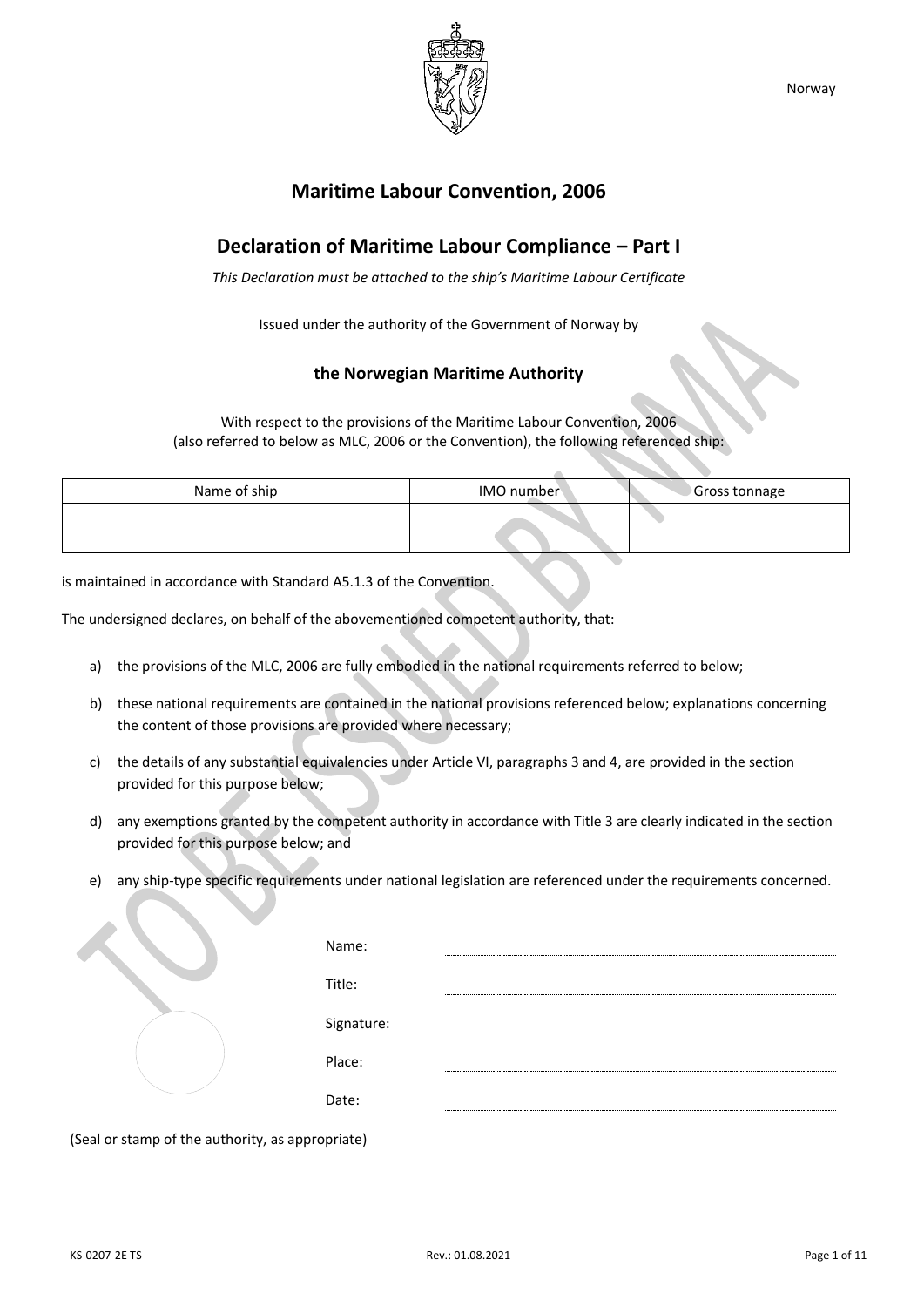#### *Explanatory Note to the national references in the Declaration of Maritime Labour Compliance – Part I*

*This explanatory note, which does not form part of the Declaration of Maritime Labour Compliance – Part I, is intended as a general guide to the Declaration:*

*The Norwegian provisions implementing the provisions of the MLC, 2006 are referenced below under each of the 16 paragraphs of the Declaration. Explanations concerning the content of the Norwegian provisions are provided where necessary. This includes information on how e.g. "night" in paragraph 1 – Minimum age – is defined in Norwegian law, in accordance with Standard A1.1 paragraph 2 of the MLC, 2006.*

## **1. Minimum age (Regulation 1.1)**

#### **Act of 16 February 2007 No. 9 relating to ship safety and security:**

• Section 18 – Minimum age: Minimum ages are those referred to in the Convention.

#### **Regulations of 25 April 2002 No. 423 on work by and placement of young people on Norwegian ships:**

- $\triangleright$  Chapter 3 Provisions relating to the working time of young people:
	- Section 10 paragraphs 1 and 3 Prohibition of night work: For the purpose of this requirement, "night" is defined as the period starting at 20:00 hrs and ending at 08:00 hrs. Young people under the age of 18 must not work between 20:00 hrs and 08:00 hrs unless the person in question gets at least nine consecutive hours of leisure time in this period. However, this shall not apply to work as provided in Regulations of 27 June 2007 No. 705 on hours of work and rest on board Norwegian passenger and cargo ships, etc. section 6, stating that the master may require a seafarer to perform any working hours necessary for the safety of the ship, persons on board or cargo, or for the purpose of giving assistance to other ships or persons in distress at sea. The same may apply concerning the enforcement of customs laws, as well as quarantine and other health related provisions.

The Norwegian Maritime Authority may grant exemption from the prohibition against night work for young people under the age of 18, where this is necessary for the vocational training of a young person and the work is carried out under the supervision of the master, a person authorised by the master, or a safety representative.

• Section 8 – Prohibition against hazardous work: Young people under the age of 18 shall not carry out hazardous work. Examples of hazardous work restricted to 18-year-olds or over are listed in section 8.

The Norwegian Maritime Authority may grant exemption from the provisions of section 8 where this is necessary for the vocational training of a young person, and the work is carried out under the supervision of the master, a person authorized by the master, or a safety representative.

## **2. Medical certification (Regulation 1.2)**

**Act of 16 February 2007 No. 9 relating to ship safety and security:**

Section 17 – Health requirements

#### **Regulations of 5 June 2014 No. 805 on medical examination of employees on Norwegian ships and mobile offshore units:**

- $\triangleright$  Chapter 2 Medical certificate requirement, validity, etc.:
	- Section 4 paragraphs 1, 2, 3 and 5 Medical certificate requirement: Any employee commencing service on board shall have a medical certificate.

A medical certificate issued in accordance with the medical certificate requirements of any EEA country satisfies the requirement of the first paragraph when the medical certificate is issued in an EEA country.

Employees may have a medical certificate issued by flag states approved by the Norwegian Maritime Authority.

For employees holding medical certificates that expired up to a month before commencing service on board, the issuance of a new medical certificate may be postponed when it cannot reasonably be obtained without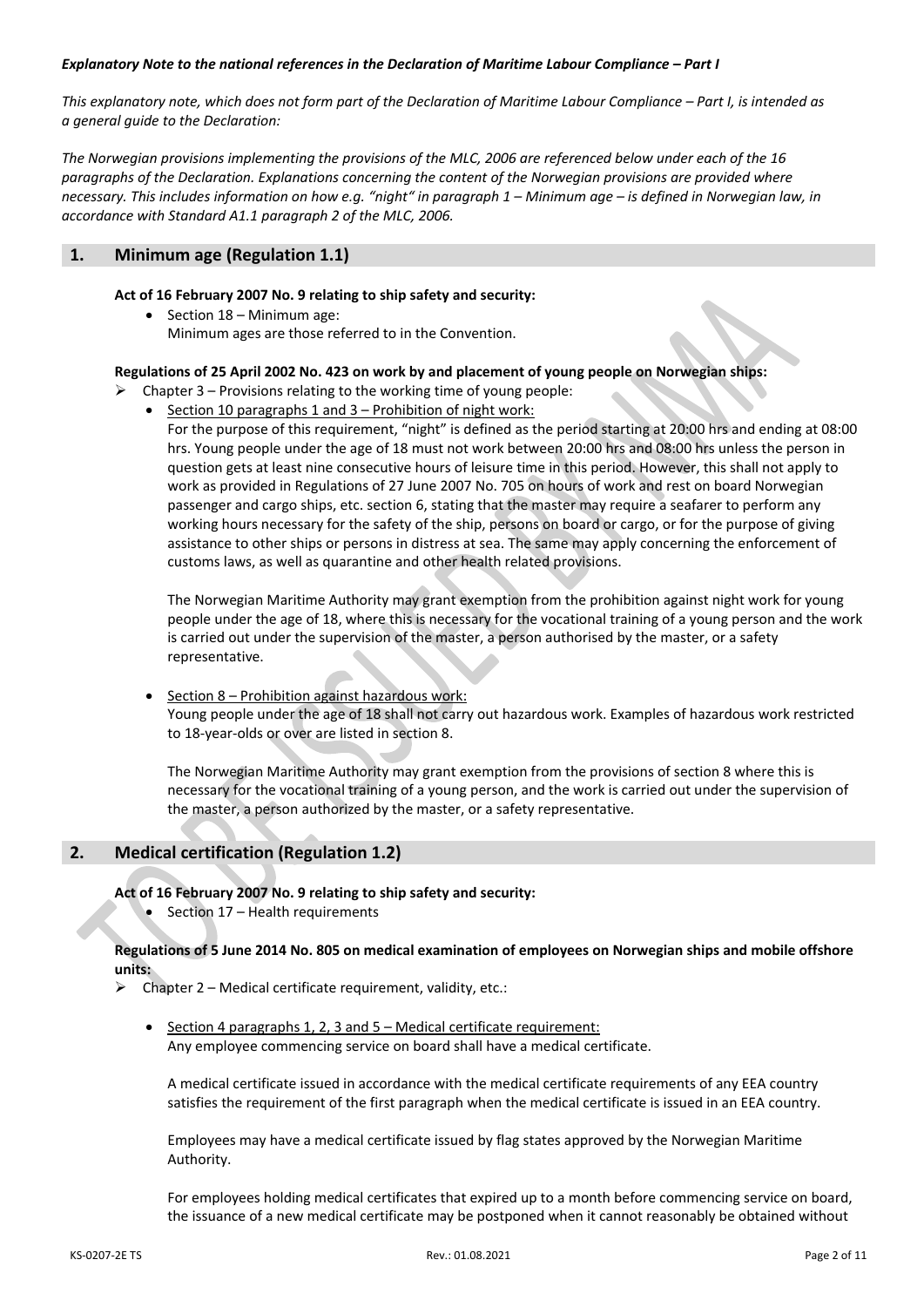delaying the vessel. A new medical certificate shall be presented at the ship's next port of call where the medical examination can be performed in accordance with the requirements of the Regulations, but not later than six weeks after the employee's commencement of service. Where possible, a time limited medical certificate shall be produced to document that the employee's health is satisfactory.

Section 5 paragraphs 1 through 3 - Validity of medical certificates: A medical certificate shall be valid for two years. Medical certificates issued to employees under 18 years of age shall be valid for one year.

If the medical certificate expires while the ship is at sea, the medical certificate shall continue in force until the next port of call where a medical examination can be performed in accordance with the requirements of the Regulations.

The medical certificate will nevertheless no longer be valid if the period of validity expired more than three months earlier.

Section 10 paragraph  $1$  – Issue of medical certificate: When the employee satisfies the requirements of the Regulations, the seafarer's doctor shall issue a medical certificate on the form prescribed by the Norwegian Maritime Authority.

## **3. Qualification of seafarers (Regulation 1.3)**

**Act of 16 February 2007 No. 9 relating to ship safety and security:**

• Section 16 – Qualification requirements and personal certificates.

**Regulations of 22 December 2011 No. 1523 on qualifications and certificates for seafarers.**

## **4. Seafarers' employment agreements (Regulation 2.1)**

**Act of 21 June 2013 No. 102 related to employment protection etc. for employees on board ships (Ship Labour Act):**

- $\triangleright$  Chapter 3 Appointment etc.:
	- Section 3-1 Requirements regarding a written contract of employment: Section 3-1 may be derogated from in collective bargaining agreements for ships registered in the Norwegian International Ship Register (NIS), with the exception of the requirement for a written agreement which shall include information on factors of major significance for the employment relationship, cf. Act of 12 June 1987 No. 48 relating to a Norwegian International Ship Register (NIS) section 8.
	- Section 9-6 paragraph  $2$  Rules to be available to the crew: A copy of the employee's employment agreement and of collective bargaining agreements forming part of the employment agreement shall also be available on board. The same applies to a copy of contracts for other persons working on board.
- ➢ Chapter 5 Termination of employment relationship:
	- Section 5-2 Periods of notice of termination:

Section 5-2 paragraphs 1 through 3 may be derogated from upon written agreement, cf. paragraph 6. Nevertheless, shorter periods of notice may only be agreed upon in collective bargaining agreements or after notice of termination has been given. The agreed period of notice to be given may in no case be shorter for the employer than for the employee.

The periods of notice stipulated in section 5-2 paragraph 1 second sentence and paragraphs 2 and 3 may be derogated from in collective bargaining agreements for ships registered in the Norwegian International Ship Register (NIS), cf. Act of 12 June 1987 No. 48 relating to a Norwegian International Ship Register (NIS) section 8 paragraph 1.

• Section 5-7 – Protection against dismissal in the event of illness or injury: Section 5-7 may be derogated from in collective bargaining agreements for ships registered in the Norwegian International Ship Register (NIS), cf. Act of 12 June 1987 No. 48 relating to a Norwegian International Ship Register (NIS) section 8 paragraph 1.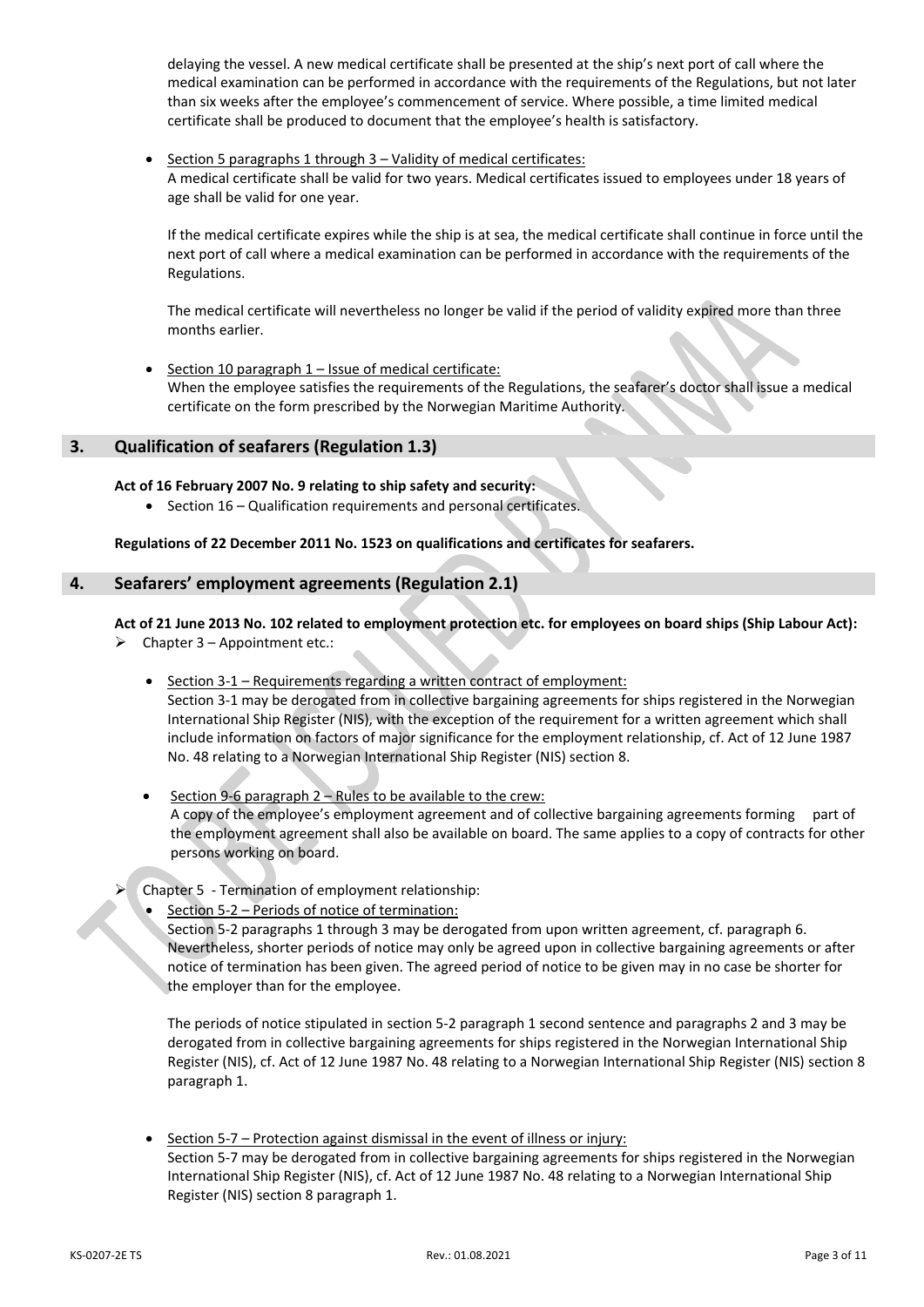• Section 5-16 – References:

An employee who leaves his or her employment after lawful dismissal is entitled to a written reference from the employer. The reference shall state the employee's name, date of birth, the nature of the work and the duration of employment.

## **Regulations of 25 November 1988 No. 940 on supervision of maritime service:**

• Section 5 – Issue of sea service book and record of service: To Norwegian nationals, a sea service book shall be issued upon application. To persons other than Norwegian nationals, a record of service shall be issued upon application.

#### **Regulations of 19 August 2013 No. 1000 on employment agreement and pay statement, etc.:**

- Section 2 The employment agreement's content, etc.
- Section 3 Form of employment agreement
- Section 5 Written pay statement
- Section 6 Transitional provisions:

The requirement to use the form of employment agreement containing the points of the Regulations section 2 first paragraph subparagraphs h), i) and j), applies to employment agreements entered into on or after 20 August 2013. The same applies to the requirement for information about birthplace pursuant to section 2 first paragraph subparagraph a).

The employer shall in every case ensure that the rights pursuant to the Regulations section 2 first paragraph are fulfilled, and these rights shall be specified in the employment agreement or in an appendix thereto.

## **5. Use of any licensed or certified or regulated private recruitment and placement service (Regulation 1.4)**

#### **Act of 21 June 2013 No. 102 related to employment protection etc. for employees on board ships (Ship Labour Act):**

- Chapter 2 Obligations of employer and company etc.:
	- Section 2-4 paragraph 1: If the employer is someone other than the company, the company (i.e. the shipowner) has a duty to see to that provisions laid down in and pursuant to the Act or in the employment agreement are complied with, with regard to employees working on board the ship.
- $\triangleright$  Chapter 3 Appointment etc.:
	- Section 3-9 Using recruitment and placement services.

#### **Regulations of 19 August 2013 No. 999 on the use of recruitment and placement services on ships:**

• Section 3 – Employer's duties.

## **6. Hours of work or rest (Regulation 2.3)**

#### **Act of 16 February 2007 No. 9 relating to ship safety and security:**

- Section 23 Working hours
- Section 24 Hours of rest.

## **Regulations of 27 June 2007 No. 705 on hours of work and rest on board Norwegian passenger and cargo ships, etc.:**

➢ Chapter 2 – Provisions for working hours and hours of rest:

- Section 4 Working hours
- Section 6 Extra work for reasons of safety
- Section 7 Reduction of night work for young persons
- Section 8 Hours of rest: The Norwegian Maritime Authority has opted to establish a minimum hours of rest standard for the regulation of hours of work and rest in accordance with the MLC, 2006 Standard A2.3 paragraph 5 (b).
- ➢ Chapter 3 Shipboard working arrangements and registration of hours of rest:
	- Section 9 Shipboard working arrangements
	- Section 10 Recording using registration form and the right to receive information
	- Section 11 Form for shipboard working arrangement and registration form, etc.
	- Section 12 Keeping and endorsement of registration forms, etc.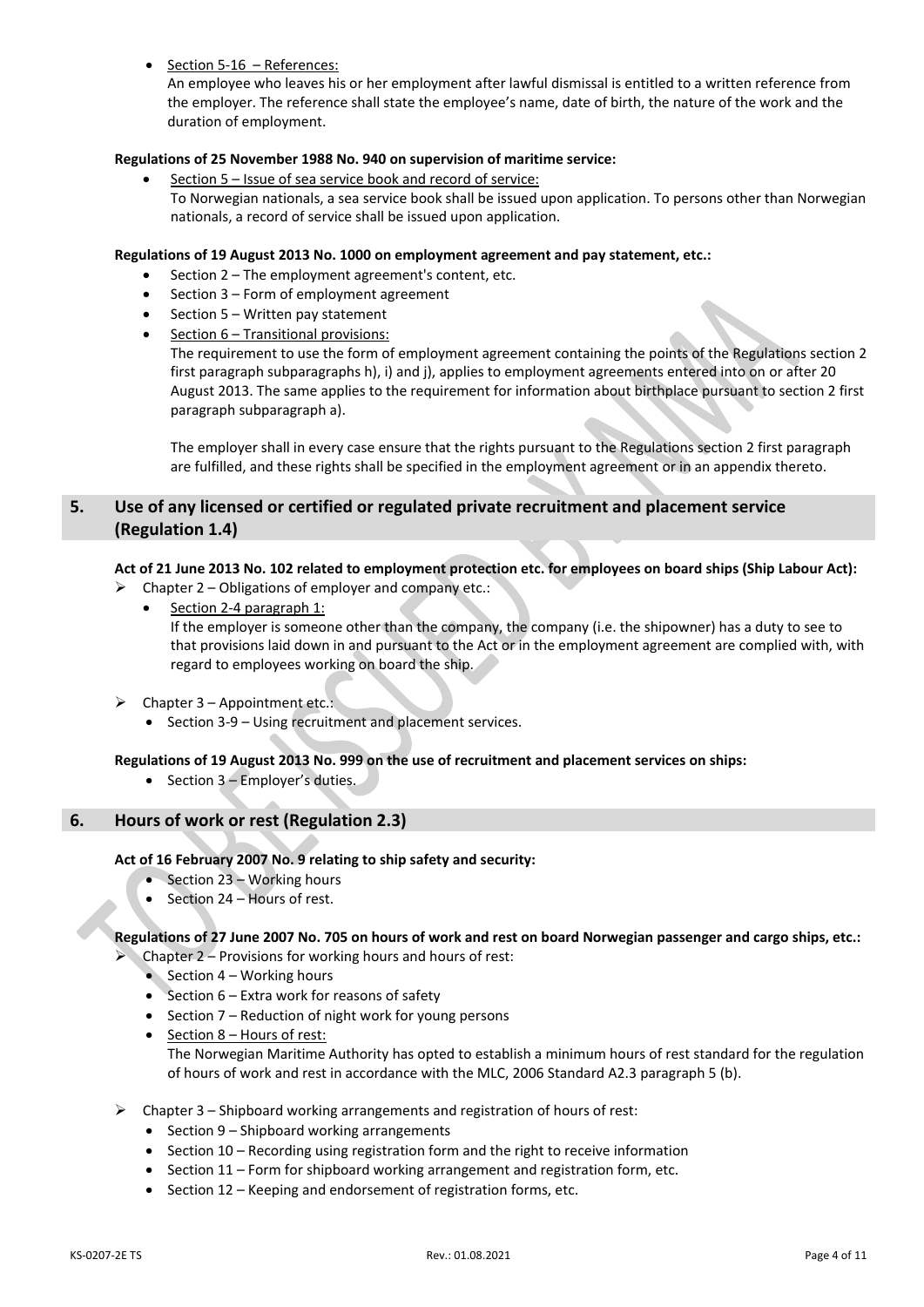## **7. Manning levels for the ship (Regulation 2.7)**

## **Act of 16 February 2007 No. 9 relating to ship safety and security:**

- $\triangleright$  Chapter 3 Technical and operational safety:
	- Section 15 Manning and watchkeeping

## **Regulations of 18 June 2009 No. 666 on the manning of Norwegian ships:**

- Section 10 Specification of crew (Minimum Safe Manning Document): Ships to which these Regulations apply shall be provided with a *Specification of Crew*, issued by the Norwegian Maritime Authority, containing information about the crew's size, composition, qualification requirements and about operation or trade area.
- Section 13 Manning during a transit: When the ship is not carrying cargo, passengers or is on a non-commercial voyage, the company may determine the manning level in agreement with the master. The manning shall in such cases be justifiable in terms of safety.

## **8. Accommodation (Regulation 3.1)**

## **Act of 16 February 2007 No. 9 relating to ship safety and security:**

• Section 25 – Living and recreational environment.

## **Regulations of 21 April 2017 No. 515 on accommodation, recreational facilities, food and catering on ships**

- $\triangleright$  Chapter 2 General provisions on documentation and accommodation
	- Sections 7 through 12, and section 16 paragraphs 1 and 2
- ➢ Chapter 3 Provisions on accommodation for ships the keel of which is laid or which are at a similar stage of construction on or after 20 August 2013
- $\triangleright$  Chapter 4 Provisions on accommodation for ships of 50 gross tonnage and upwards, the keel of which was laid or which were at a similar stage of construction from 1 November 1992 up to 20 August 2013
- $\triangleright$  Chapter 5 Provisions on accommodation for ships of 50 gross tonnage and upwards, the keel of which was laid or which were at a similar stage of construction before 1 November 1992
- $\triangleright$  Chapter 6 General provisions on food, catering and cleaning, etc.
	- Section 49 Cleaning and hygiene in the galley
	- Section 50 General cleaning and maintenance on board.

#### **Regulations of 9 March 2001 No. 439 on medical supplies on ships:**

- ➢ Chapter IV Sick-room, doctor on board:
	- Section 14 and section 15 paragraph 3.

## **9. On-board recreational facilities (Regulation 3.1)**

## **Act of 16 February 2007 No. 9 relating to ship safety and security:**

• Section 25 – Living and recreational environment.

#### **Regulations of 21 April 2017 No. 515 on accommodation, recreational facilities, food and catering on ships**

- Section 13 Recreation rooms, office and recreational facilities
- $\bullet$  Section 16 paragraph 3 Lockers, protective equipment and access to open deck.

## **10. Food and catering (Regulation 3.2)**

• Section 26 – Catering:

#### **Act of 16 February 2007 No. 9 relating to ship safety and security:**

Seafarers on board a ship shall be provided with food free of charge during the period of engagement.

#### **Regulations of 21 April 2017 No. 515 on accommodation, recreational facilities, food and catering on ships**

- ➢ Chapter 2 General provisions on documentation and accommodation
	- Section 14 Galley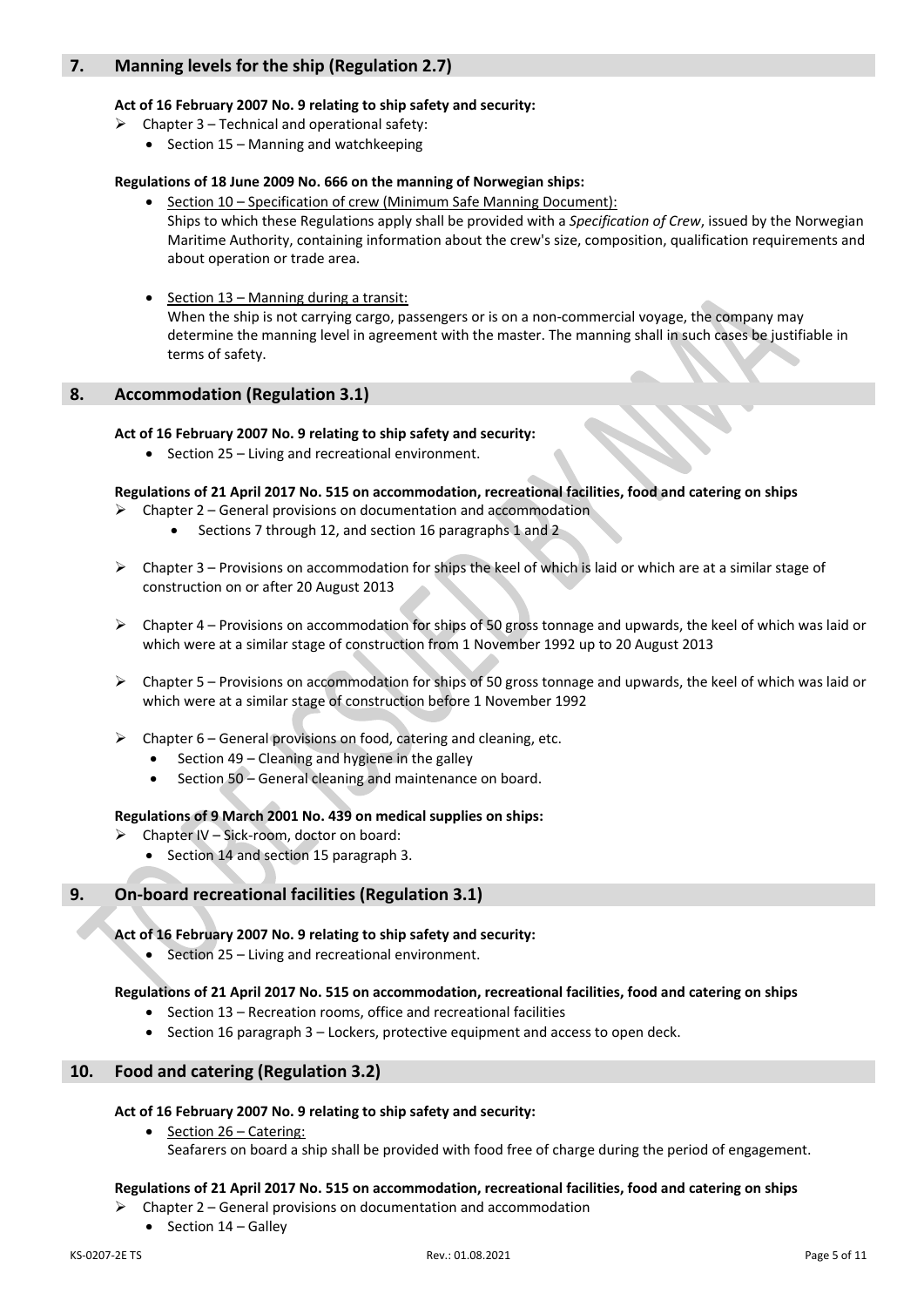- Section 15 Provision rooms, cold store and freezer rooms
- $\triangleright$  Chapter 6 General provisions on food, catering and cleaning, etc.
	- Section 45 Diet and hygiene
	- Section 46 Drinking water
	- Section 47 Manuals and other information.

#### **Regulations of 22 December 2011 No. 1523 on qualifications and certificates for seafarers**

- Section 52 Qualification requirements for ships' cooks
- Section 53 Dispensation for ships' cooks.

## **11. Health and safety and accident prevention (Regulation 4.3)**

#### **Act of 16 February 2007 No. 9 relating to ship safety and security:**

- Section 21 Safety devices and equipment
- Section 22 The arrangement and carrying out of work on board
- Section 29 Obligations of the master
- Section 30 Obligations for other persons who are working on board.

#### **Regulations of 1 January 2005 No. 08 on the working environment, health and safety of workers on board ship:**

- $\triangleright$  Chapter 1 General provisions:
	- Section 1-3 paragraphs 1, 3 and  $4 -$  Duties
	- Section 1-4 Duties concerning safety and health in other activities on board
	- Section 1-6 Safety Management System
- $\triangleright$  Chapter 2 Provisions concerning the working environment, safety and health:
	- Sections 2-1 through 2-7
- $\triangleright$  Chapter 3 Personal protective equipment:
	- Section 3-1 and sections 3-3 through 3-5
- $\triangleright$  Chapter 4 Work equipment:
	- Sections 4-3 through 4-7
- ➢ Chapter 5 Safety representatives and working environment committees:
- Sections 5-1 and 5-2, 5-6 through 5-8, 5-11 and 5-14
- $\triangleright$  Chapter 6 Workers' duty to cooperate
- $\triangleright$  Chapter 7 Special provisions concerning the manual handling of objects
	- Sections 7-3 and 7-4
- $\triangleright$  Chapter 8 Special provisions concerning workers who are pregnant, have recently given birth and are breastfeeding:
	- Sections 8-3 through 8-5
- $\triangleright$  Chapter 9 Special provisions concerning measures for safety and protection:
	- Sections 9-1 through 9-4
- $\triangleright$  Chapter 10 Ban on the use of asbestos and certain noxious and health hazardous substances: • Sections  $10-1$  and  $10-2$
- $\triangleright$  Chapter 11 Provisions on the protection of workers against exposure to chemicals and biological agents: • Sections 11-3 through 11-11
- $\triangleright$  Chapter 12 Special provisions concerning the protection of workers against exposure to chemicals
- ➢ Chapter 13 Special provisions concerning the protection of workers against exposure to biological agents: • Sections 13-2 through 13-6
- ➢ Chapter 14 Provisions concerning the protection against mechanical vibration: • Sections 14-6 through 14-13
- $\triangleright$  Chapter 15 Provisions concerning the protection against noise
- $\triangleright$  Chapter 16 Provisions concerning the protection against electromagnetic radiation:
	- Sections 16-4 through 16-10.

#### **Regulations of 25 April 2002 No. 423 on work by and placement of young people on Norwegian ships:**

- $\triangleright$  Chapter 2 Protection of young people at work:
	- Section 5 and sections 8 through 10.

## **The Norwegian Maritime Code of 24 June 1994 No. 39:**

• Section 475 – Duty to notify.

#### **Regulations of 27 June 2008 No. 744 on the duty to report accidents and other incidents at sea:**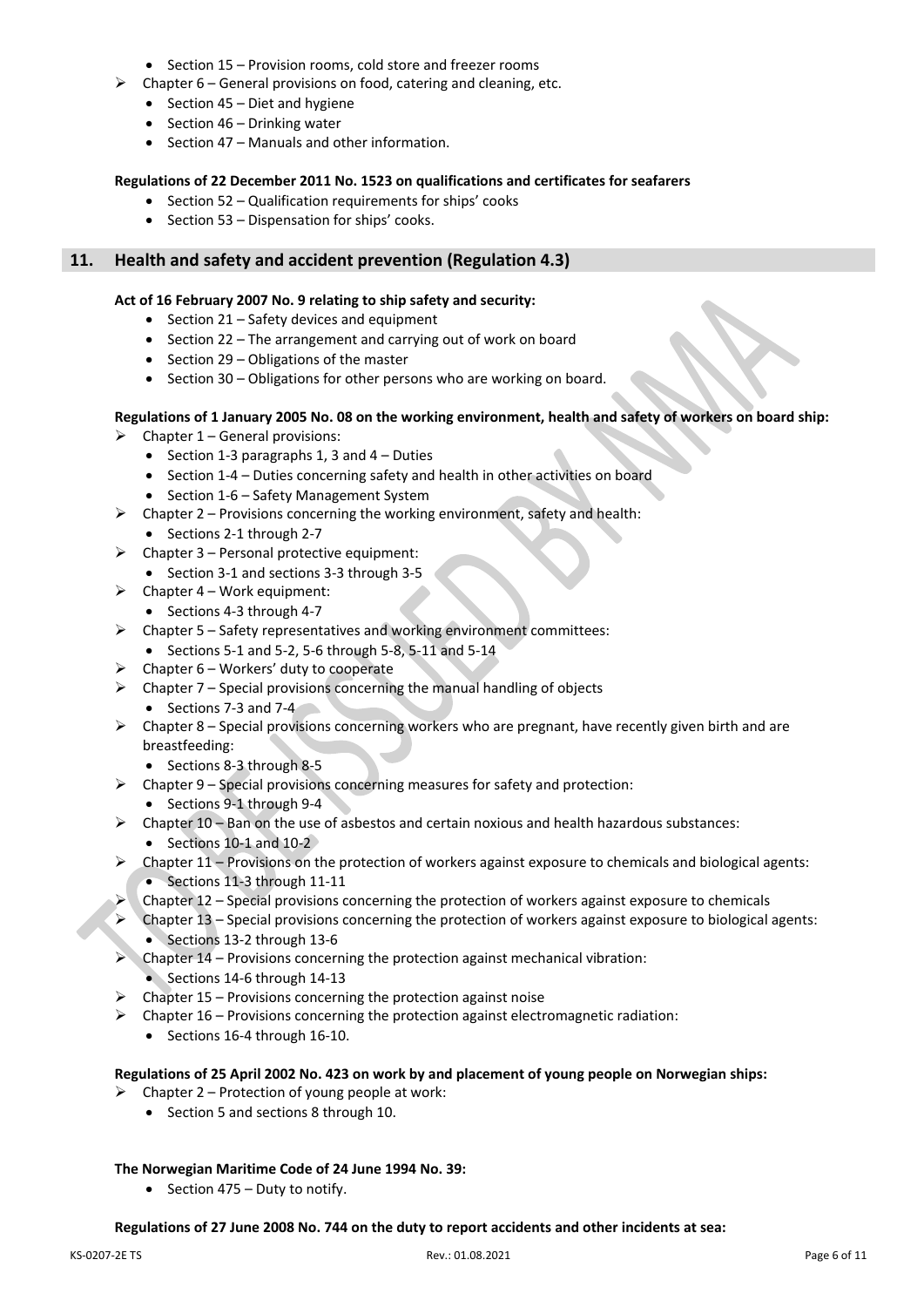- $\triangleright$  Chapter 2 Notifications:
	- Sections 4 and 5
- $\triangleright$  Chapter 3 Reports:
	- Section 6.

## **12. On-board medical care (Regulation 4.1)**

## **Act of 16 February 2007 No. 9 relating to ship safety and security:**

• Section 27 – Medicaments and treatment of sick persons.

## **Act of 21 June 2013 No. 102 related to employment protection etc. for employees on board ships (Ship Labour Act):**

- $\triangleright$  Chapter 8 The company's and master's duties related to care
	- Section 8-1 paragraphs 1 through 4 Care of sick and injured.

## **Regulations of 9 March 2001 No. 439 on medical supplies on ships:**

- $\triangleright$  Chapter II Responsibility and control:
	- Section 5
- $\triangleright$  Chapter III Requirements for ships' medical supplies
- $\triangleright$  Chapter IV Sick-room, doctor on board:
	- Section 15 paragraphs 1 and 2 Doctor on board
- $\triangleright$  Chapter V Requisitioning of medical supplies to ships: • Section 16
	-
- $\triangleright$  Chapter VI Storage of medical supplies on ships
- $\triangleright$  Chapter VII Dispensing and checking of medical supplies on ships
- ➢ Chapter VIII Medical advice, education, training, handbooks:
	- Sections 25 and 26.

## **Regulations of 22 December 2011 No. 1523 on qualifications and certificates for seafarers:**

- Section 49 First Aid
- Section 50 Medical Care.

## **13. On-board complaint procedures (Regulation 5.1.5)**

## **Act of 21 June 2013 No. 102 related to employment protection etc. for employees on board ships (Ship Labour Act):**

- $\triangleright$  Chapter 9 The service on the ship
	- Section 9-7 paragraphs 1, 2, 3 and 5 first sentence Right to lodge complaints.

#### **Act of 16 February 2007 No. 9 relating to ship safety and security:**

• Section 71a – Right to lodge complaints and protection against retaliation.

## **Regulations of 19 August 2013 No. 998 on the right to lodge complaints for persons working on board ship.**

## **14. Payment of wages (Regulation 2.2)**

**Act of 21 June 2013 No. 102 related to employment protection etc. for employees on board ships (Ship Labour Act):**

- Chapter 4 Salary, etc.
	- Section 4-1 Calculation of salary
	- Section 4-2 Payment of salary and holiday pay
	- Section 4-3 Deductions from salary and holiday pay.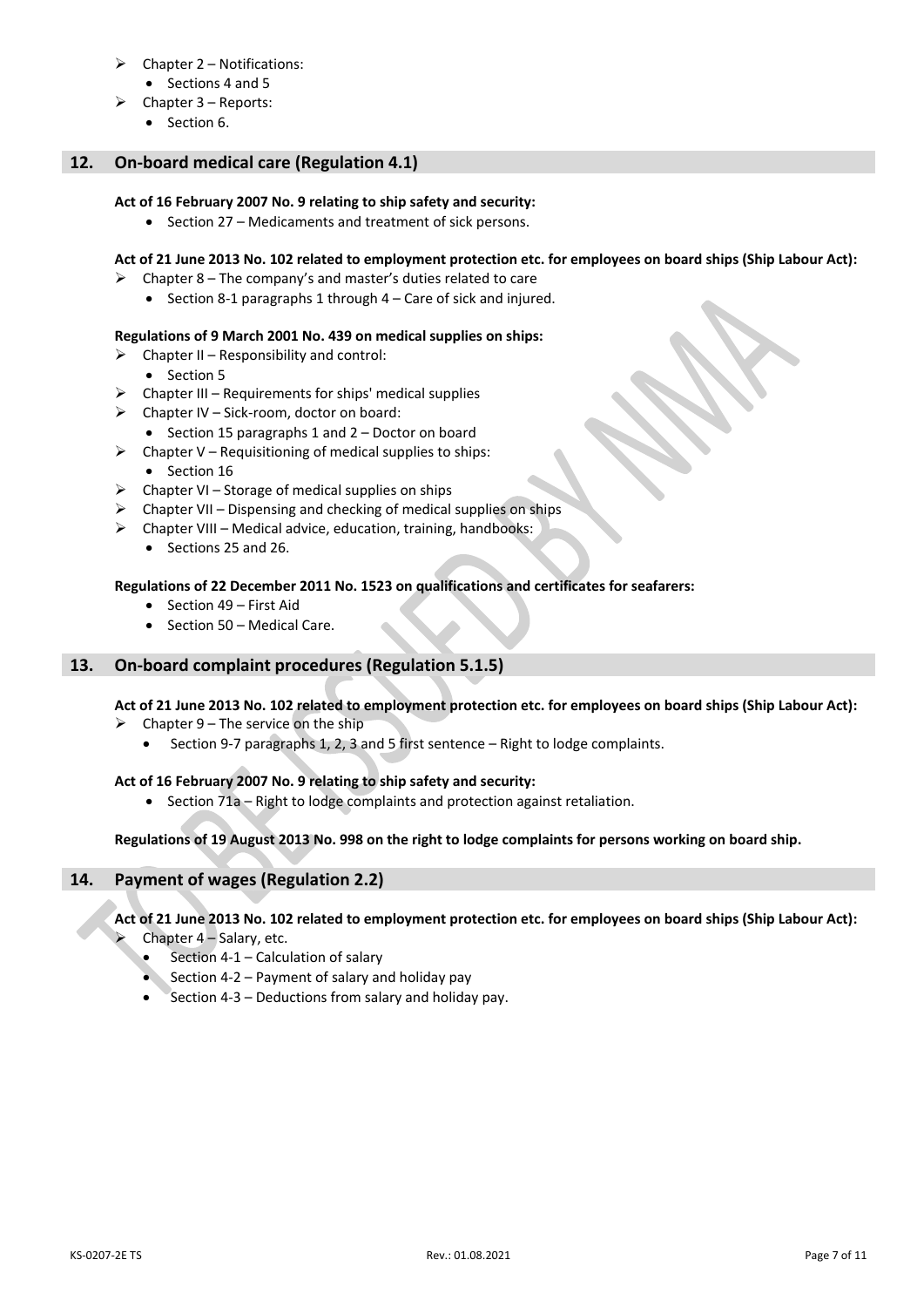## **15. Financial security for repatriation (Regulation 2.5)**

**Act of 21 June 2013 No. 102 related to employment protection etc. for employees on board ships (Ship Labour Act):**

- $\triangleright$  Chapter 4 Salary, etc.
	- Section 4-7 Company's obligation to furnish a guarantee.

**Regulations of 19 December 2017 No. 2293 on financial security related to the entitlements of abandoned employees on Norwegian ships**

#### **16. Financial security relating to shipowners' liability (Regulation 4.2)**

**Act of 21 June 2013 No. 102 related to employment protection etc. for employees on board ships (Ship Labour Act):**  $\triangleright$  Chapter 4 – Salary, etc.

• Section 4-7 – Company's obligation to furnish a guarantee.

**Regulations of 18 February 2005 No. 145 on guarantee for social security entitlements for employees on Norwegian ships**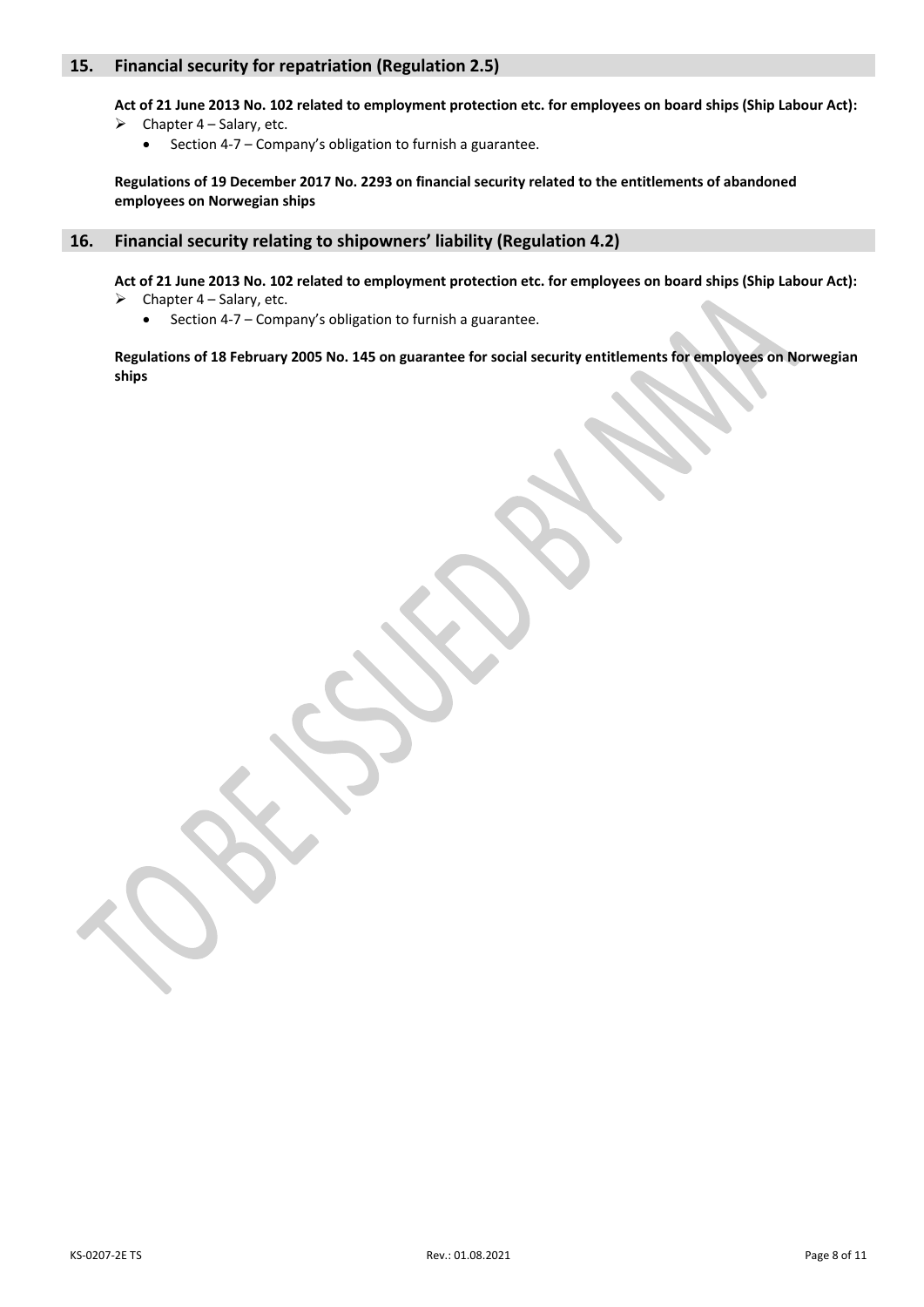## **Substantial equivalencies**

**The following substantial equivalencies, as provided under Article VI, paragraphs 3 and 4, of the Convention, except where stated above, are noted:** 

#### **Substantial equivalencies for item 4; Seafarers' employment agreements (Regulation 2.1):**

**MLC, 2006 Standard A2.1.1.a requires that the employment agreement is signed by both the seafarer and the shipowner or a representative of the shipowner. The Norwegian legislation differs from this requirement. However, the Norwegian legislation described below is substantially equivalent to the mentioned requirement.**

#### **Act of 21 June 2013 No. 102 related to employment protection etc. for employees on board ships (Ship Labour Act):**

- $\triangleright$  Chapter 2 Obligations of employer and company etc.
	- Section 2-1 The employer
	- Section 2-2 General obligations and responsibilities of the employer
	- Section 2-3 The company
	- Section 2-4 General obligations and responsibilities of the company etc.: The company (i.e. shipowner) shall see to that the seafarer has an employment agreement signed by both the seafarer and the employer. The company shall also ensure that the employment agreement is in accordance with the requirements in Standard A2.1 and that the particulars in the employment agreement are being fulfilled by the employer.

## **Regulations of 19 August 2013 No. 1000 on employment agreement and pay statement, etc.:**

- Section 2 The employment agreement's content, etc.:
	- The seafarer and the employer or a representative of the employer shall sign the employment agreement. If the employer is someone other than the company, the employer shall, in connection with the entering into of the employment agreement, inform the employee in writing as to who the company is. If it at the time of the entering into of the agreement is not clear who the company is, the employer shall inform the employee in writing as soon as this information is known to the employer.

**MLC, 2006 Standard A2.1.4 sub-paragraphs (f), (h) and (i) require that the employment agreement shall contain the amount of paid annual leave or, where applicable, the formula used for calculating it; the health and social security protection benefits to be provided to the seafarer by the shipowner; and the seafarer's right to repatriation. The Norwegian legislation differs from these requirements. However, the Norwegian legislation described below is substantially equivalent to the mentioned requirements.**

#### **Regulations of 19 August 2013 No. 1000 on employment agreement and pay statement, etc.:**

• Section 6 – Transitional provisions:

The requirement to use the form of employment agreement containing the points of section 2 paragraph 1 of the Regulations sub-paragraphs h), i) and j), applies to employment agreements entered into on 20 August 2013 or later. The same applies to the requirement for information about birthplace pursuant to section 2 first paragraph, subparagraph a).

The employer shall in every case ensure that the rights pursuant to section 2 first paragraph are fulfilled, and these rights shall be specified in the employment agreement or in an appendix thereto.

The company's responsibilities concerning the employment agreement are stipulated in Act of June 2013 No. 102 related to employment protection etc. for employees on board ships (The Ship Labour Act) section 2-4.

#### **Substantial equivalencies for item 8; Accommodation (Regulation 3.1):**

**MLC, 2006 Standard A3.1 requires inter alia that there are sleeping rooms, recreation rooms, galley, mess rooms, and sanitary facilities on board. The Norwegian legislation differs from this requirement. However, the Norwegian legislation described below is substantially equivalent to the mentioned requirement.**

#### **Regulations of 21 April 2017 No. 515 on accommodation, recreational facilities, food and catering on ships:** ➢ **Section 7 paragraph 2 – General requirements for accommodation**

For cargo ships of less than 500 gross tonnage and passenger ships, where the working hours arrangement is such that the rest periods are effected ashore outside of own residences, the sleeping rooms, day rooms, galley, mess, toilets and bathrooms shall be arranged in one location ashore. Accommodation that is arranged in one location ashore shall satisfy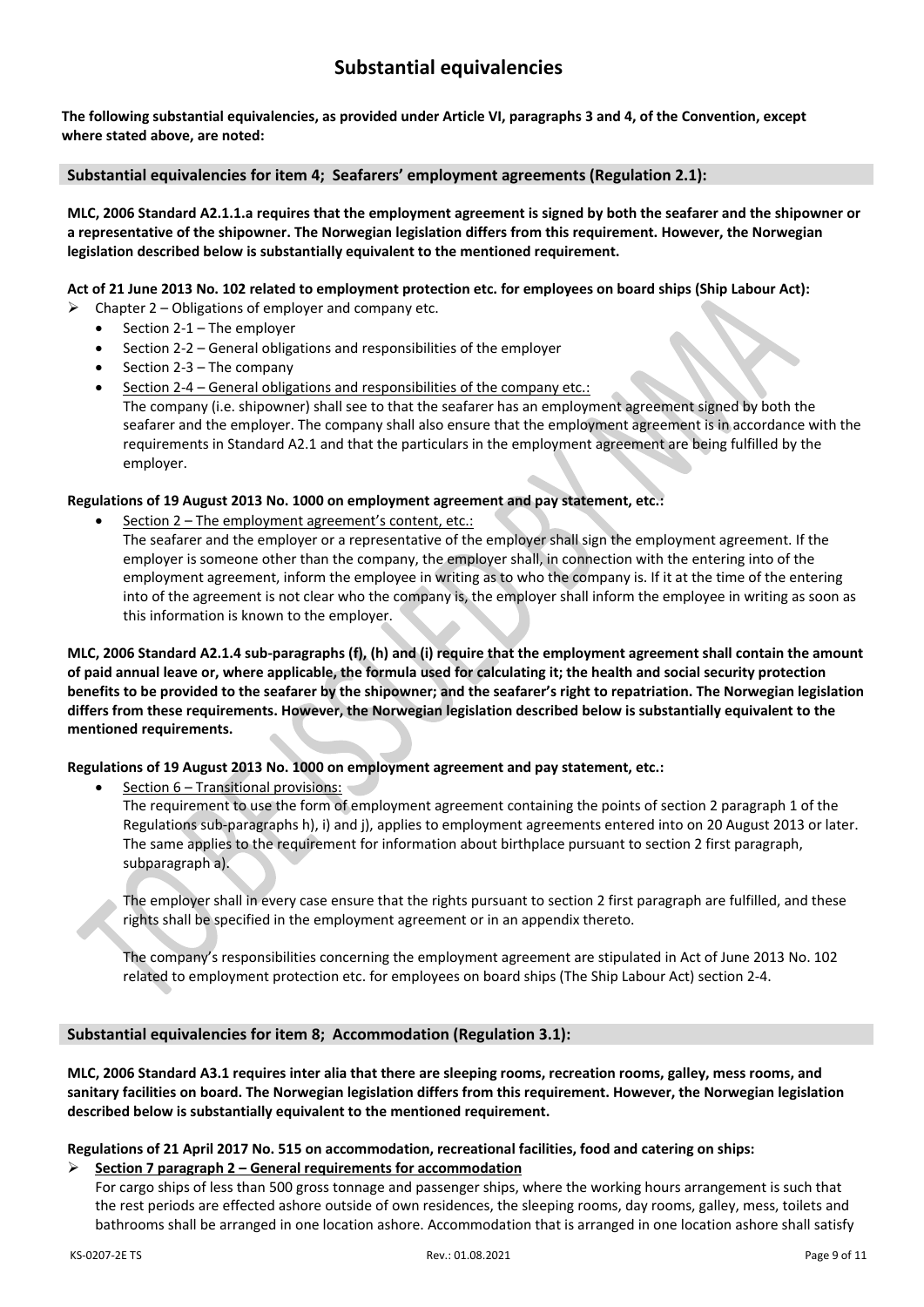the standard as required by the Regulations with regard to number, size, outfitting, ventilation, heating and lighting. Even if the rest periods are effected ashore, there shall be restrooms and toilets on board.

The reasons for the solution being substantially equivalent, are that the persons working on board ships where the working hours arrangement is such that the rest periods are effected ashore outside of own residence, are given access to accommodation facilities ashore that are at least equivalent to the MLC's requirements for accommodation facilities on board.

#### **Substantial equivalencies for item 11; Health and safety and accident prevention (Regulation 4.3):**

**MLC, 2006 Standard A4.3.2.d requires inter alia that a safety committee is established on board a ship on which there are five or more seafarers. The Norwegian legislation differs from this requirement. However, the Norwegian legislation described below is substantially equivalent to the mentioned requirement.** 

## **Regulations of 1 January 2005 No. 08 on the working environment, health and safety of workers on board ship:**

➢ **Chapter 5 – Safety representatives and working environment committees:**  One safety representative shall be elected on vessels having 3-7 workers on board, unless a majority of the workers decides that safety and environmental work on board shall be ensured without an elected safety representative. There shall be at all times not less than one safety representative on vessels having 8-14 workers; two safety representatives on vessels having 15-39 workers; and three safety representatives on vessels having not less than 40 workers. On vessels required to have a safety representative, and having not less than eight workers on board, a working environment committee shall be established.

#### ➢ **Chapter 2 – Provisions concerning the working environment, safety and health:**

Hazards on board shall be identified. When a hazard has been identified, an assessment of the risk represented by the hazard shall be made. The measures and working methods applied shall ensure the best possible level of protection and a continuous improvement of the safety and health of workers, and shall be integrated in all activities on board. Planning and assessment of the working environment and implementation of the necessary preventive measures shall take place in cooperation with the workers. Workers or their safety representative shall be consulted and have the right to make proposals in connection with any issue which may affect their health or safety. It shall be ensured that workers are given and have understood the necessary information about safety and health hazards. Documentation concerning risk assessments conducted to uncover risks to the safety and health of workers shall be available at all times to workers or their safety representative. Workers shall be informed of all measures taken to improve safety and health on board. Every individual worker shall receive the necessary training to be able to carry out his/her work in a safe and proper manner; before being given access to areas involving a serious or special risk; and when new technology is introduced. Training shall be repeated regularly, and in the case of a modified or new risk. Training completed shall be documented in writing.

| Name:      |  |
|------------|--|
| Title:     |  |
| Signature: |  |
| Place:     |  |
| Date:      |  |
|            |  |

(Seal or stamp of the authority, as appropriate)